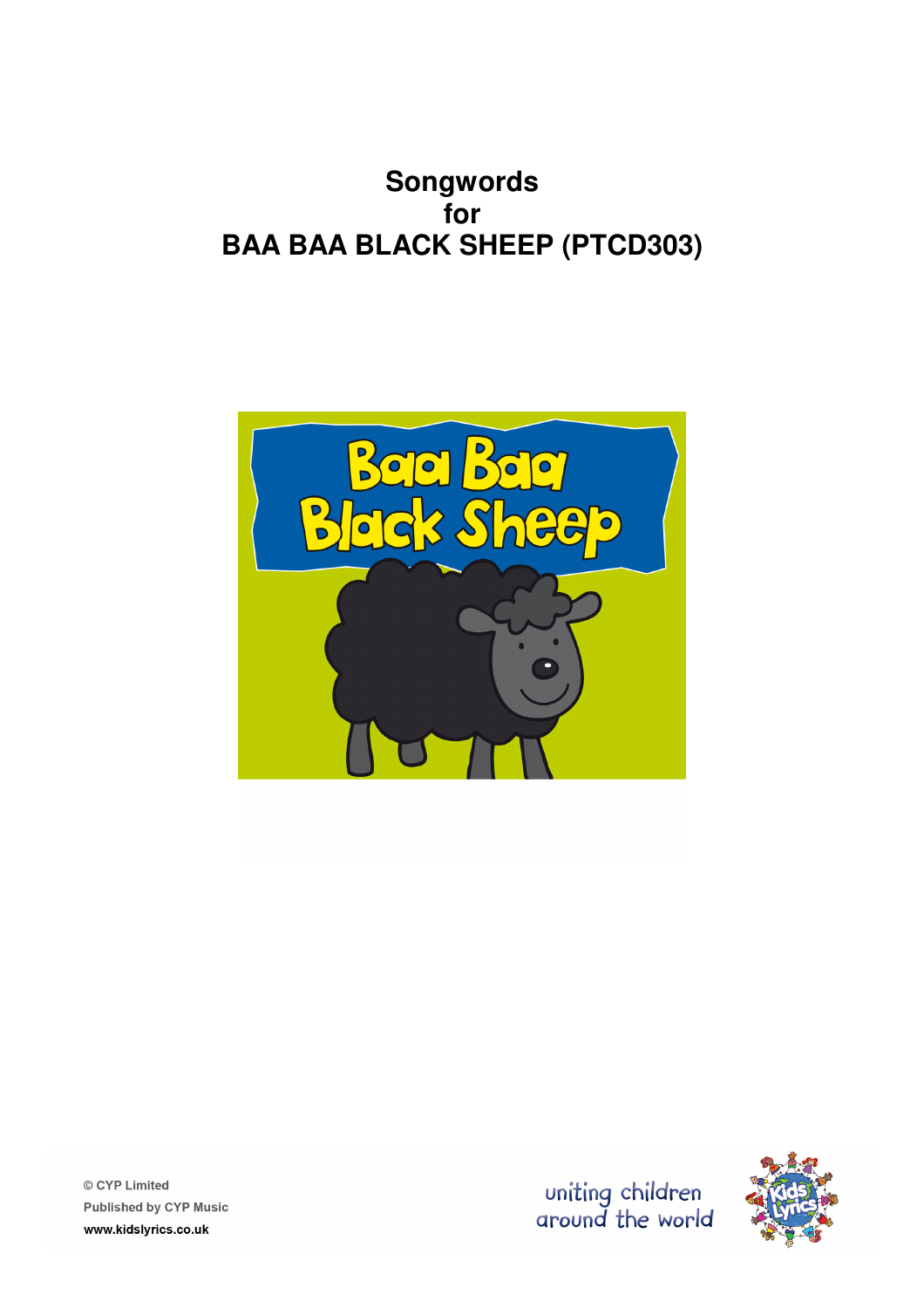# **TRACK LISTING**

| 3  | Baa Baa Black Sheep             |
|----|---------------------------------|
| 4  | Actin' Like the Animals Do      |
| 5  | Bingo                           |
| 6  | Old Macdonald                   |
| 8  | 12345                           |
| 9  | Walkies!                        |
| 10 | <b>Pussycat Pussycat</b>        |
| 11 | <b>Trot Little Pony</b>         |
| 12 | <b>Two Little Parakeets</b>     |
| 13 | The Animals Went in Two by Two  |
| 14 | The Bear Went Over the Mountain |
| 15 | Cat Flap                        |
| 16 | <b>Three Blind Mice</b>         |
| 17 | Little Bo Peep                  |
| 18 | <b>One Giraffe</b>              |
| 19 | Ding Dong Bell                  |
| 20 | Mary had a Little Lamb          |
| 21 | Hark Hark the Dogs do Bark      |
| 22 | I Love Little Pussy             |
| 23 | <b>Animal Fair</b>              |

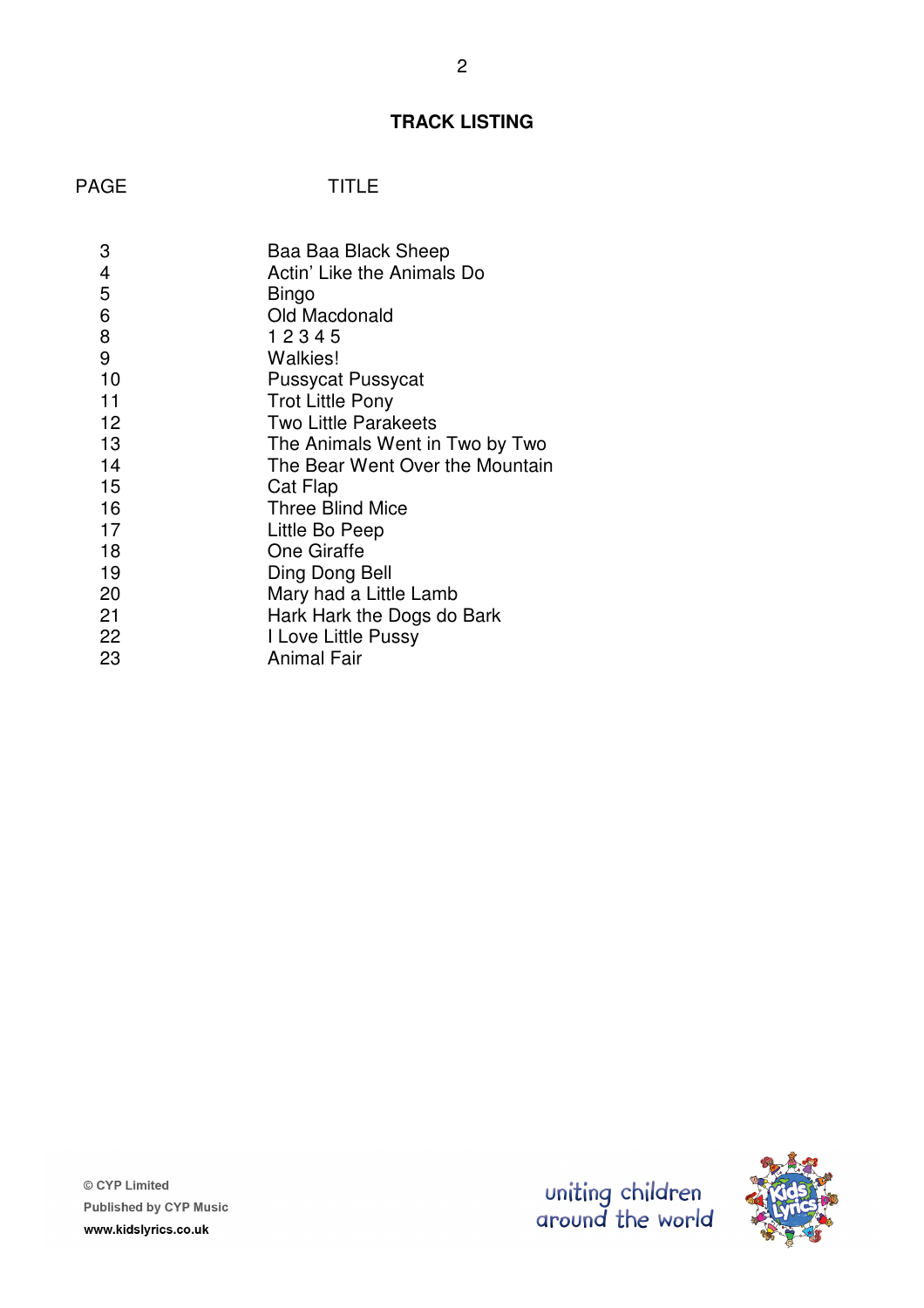# PTCD303 TRACK 1 / 20 **BAA BAA BLACK SHEEP**

Baa Baa Black Sheep Have you any wool? Yes sir, yes sir Three bags full One for the master One for the dame One for the little boy Who lives down the lane



© CYP Limited **Published by CYP Music** www.kidslyrics.co.uk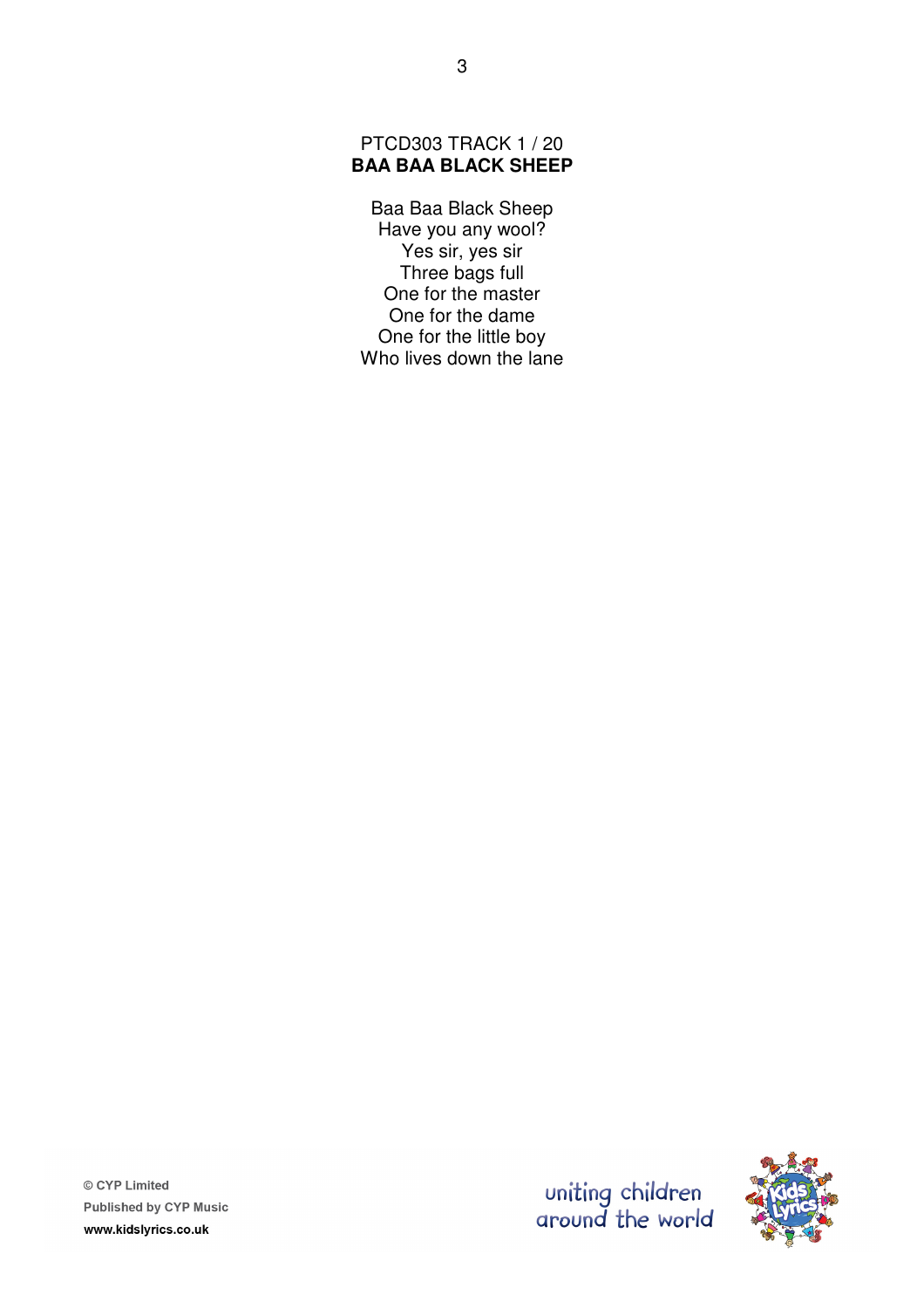# PTCD303 TRACK 2 / 20 **ACTIN' LIKE THE ANIMALS DO**

Be an ape, and let your arms hang free Scratch your head like a chimpanzee See if you can do it too Actin' like the animals do. Waddle like a penguin, wtih your arms by your side Legs very straight, feet turned out wide See if you can do it too Actin' like the animals do!

Come on jump around like a kangaroo Stand on one leg like flamingos do Movin' like the monkies you've seen in the zoo Actin' like the animals do!

Gobble like a turkey, flapping around Neck sticking out scratching the ground See if you can do it too Actin' like the animals do. Plod like an elephant heavy and slow Big long trunk that swings to and fro See if you can do it too, actin' like the animals do.

Come on jump around like a kangaroo Stand on one leg like flamingos do Movin' like the monkies you've seen at the zoo Actin' like the animals do.

Hop like a rabbit, bounce on your toes Big floppy ears and a twitchy nose. See if you can do it too, actin'' like the animals do. Prowl like a tiger, stretch your claws Bare your teeth, try a few roars. See if you can do it too, actin' like the animals do.

Come on, jump around like a kangaroo Stand on one leg like flamingos do Prowl like a tiger, hop like a rabbit, Plod like an elephant, gobble like a turkey Waddle like a penguin Moving like the monkies you've seen at the zoo Actin' like the animals do!

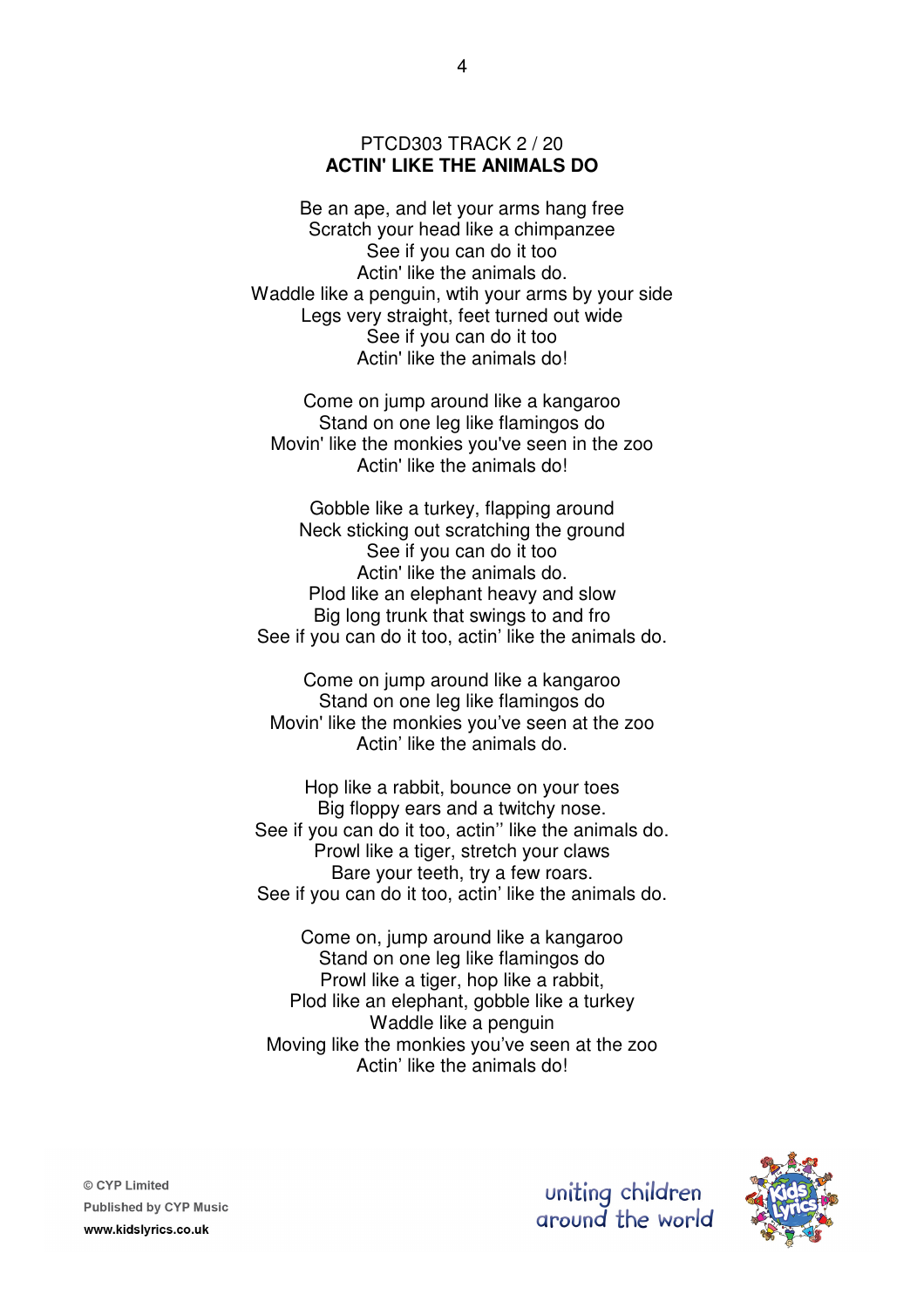# PTCD303 TRACK 3 / 20 **BINGO**

There was a farmer had a dog and Bingo was his name-oh And everywhere the farmer went, then Bingo went the same-oh B-I-N-G-O B-I-N-G-O B-I-N-G-O And Bingo was his name –oh!

There was a farmer had a dog and Bingo was his name-oh That Bingo worked so hard the people said it was a shame-oh B-I-N-G-O B-I-N-G-O B-I-N-G-O And Bingo was his name –oh!

There was a farmer had a dog and Bingo was his name-oh If ever anything went wrong, then Bingo got the blame-oh B-I-N-G-O B-I-N-G-O B-I-N-G-O And Bingo was his name –oh!

There was a farmer had a dog and Bingo was his name-oh That people know his name so well is how he's found his fame-oh

> B-I-N-G-O B-I-N-G-O B-I-N-G-O And Bingo was his name –oh! B-I-N-G-O B-I-N-G-O B-I-N-G-O And Bingo was his name –oh!



uniting children

ground the world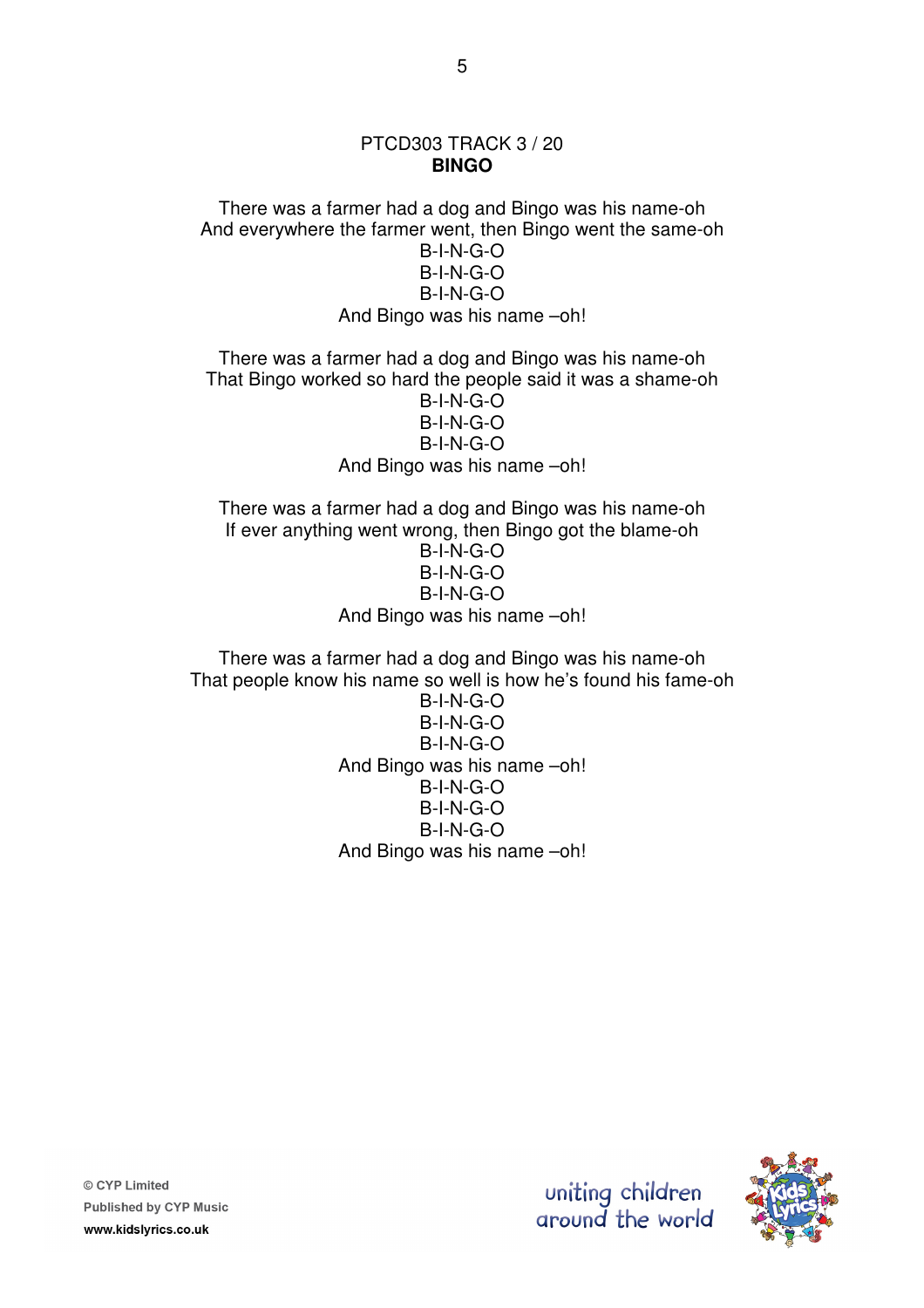#### PTCD303 TRACK 4 / 20 **OLD MACDONALD**

Old Macdonald had a farm, Ee I, Ee I, O And on that farm he had some ducks, Ee I, Ee I, O With a quack quack here, and a quack quack there Here a quack, there a quack, everywhere a quack quack Old Macdonald had a farm, Ee I, Ee I, O

Old Macdonald had a farm, Ee I, Ee I, O And on that farm he had some cows, Ee I, Ee I, O With a moo moo here, and a moo moo there Here a moo, there a moo, everywhere a moo moo Quack quack here, quack quack there Here a quack, there a quack, everywhere a quack quack Old Macdonald had a farm, Ee I, Ee I, O

Old Macdonald had a farm, Ee I, E I, O And on that farm he had some hens, Ee I, Ee I, O With a cluck cluck here, and a cluck cluck there Here a cluck, there a cluck, everywhere a cluck cluck Moo moo here, moo moo there Here a moo, there a moo, everywhere a moo moo Quack quack here, quack quack there Here a quack, there a quack, everywhere a quack quack Old Macdonald had a farm, Ee I, Ee I, O

Old Macdonald had a farm, Ee I, Ee I, O And on that farm he had some sheep, Ee I, Ee I, O With a baa baa here, a baa baa there Here a baa, there a baa, everywhere a baa baa Cluck cluck here, cluck cluck there Here a cluck, there a cluck, everywhere a cluck cluck Moo moo here, moo moo there Here a moo, there a moo, everywhere a moo moo Quack quack here, quack quack there Here a quack, there a quack, everywhere a quack quack Old Macdonald had a farm, Ee I, Ee I, O

Continued…

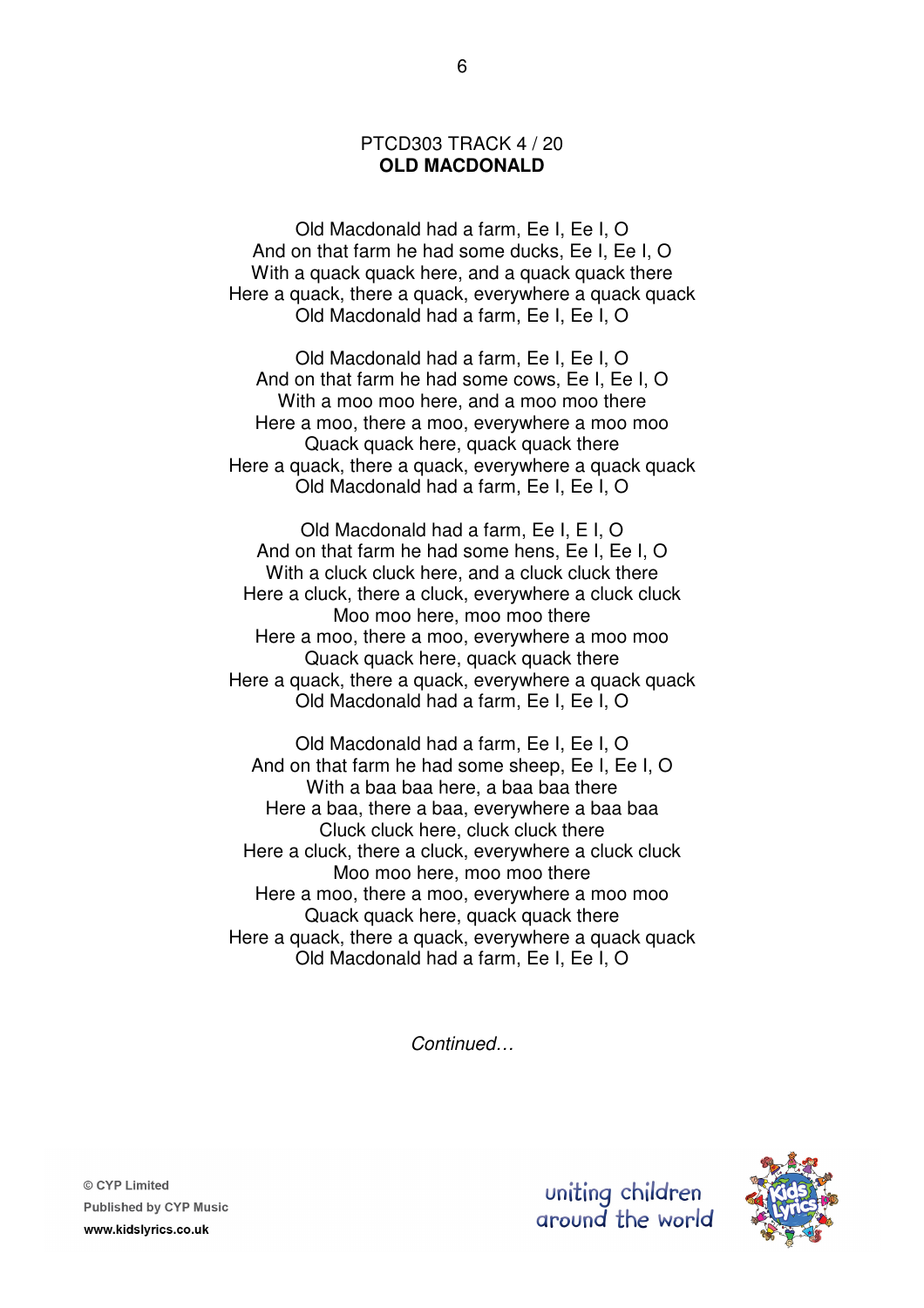# PTCD303 TRACK 4 / 20 **OLD MACDONALD (continued)**

Old Macdonald had a farm, Ee I, Ee I, O And on that farm he had some pigs, Ee I, Ee I, O With a snort snort here, a snort snort there Here a snort, there a snort, everywhere a snort snort Baa baa here, baa baa there Here a baa, there a baa, everywhere a baa baa Cluck cluck here, cluck cluck there Here a cluck, there a cluck, everywhere a cluck cluck Moo moo here, moo moo there Here a moo, there a moo, everywhere a moo moo Quack quack here, quack quack there Here a quack, there a quack, everywhere a quack quack Old Macdonald had a farm, Ee I, Ee I, O

Old Macdonald had a farm, Ee I, Ee I, O And on that farm he had a horse, Ee I, Ee I, O With a neigh neigh here, a neigh neigh there Here neigh, there a neigh, everywhere a neigh neigh Snort snort here, snort snort there Here a snort, there a snort, everywhere a snort snort Baa baa here, baa baa there Here a baa, there a baa, everywhere a baa baa Cluck cluck here, cluck cluck there Here a cluck, there a cluck, everywhere a cluck cluck Moo moo here, moo moo there Here a moo, there a moo, everywhere a moo moo Quack quack here, quack quack there Here a quack, there a quack, everywhere a quack quack Old Macdonald had a farm, Ee I, Ee I, O

© CYP Limited **Published by CYP Music** www.kidslyrics.co.uk

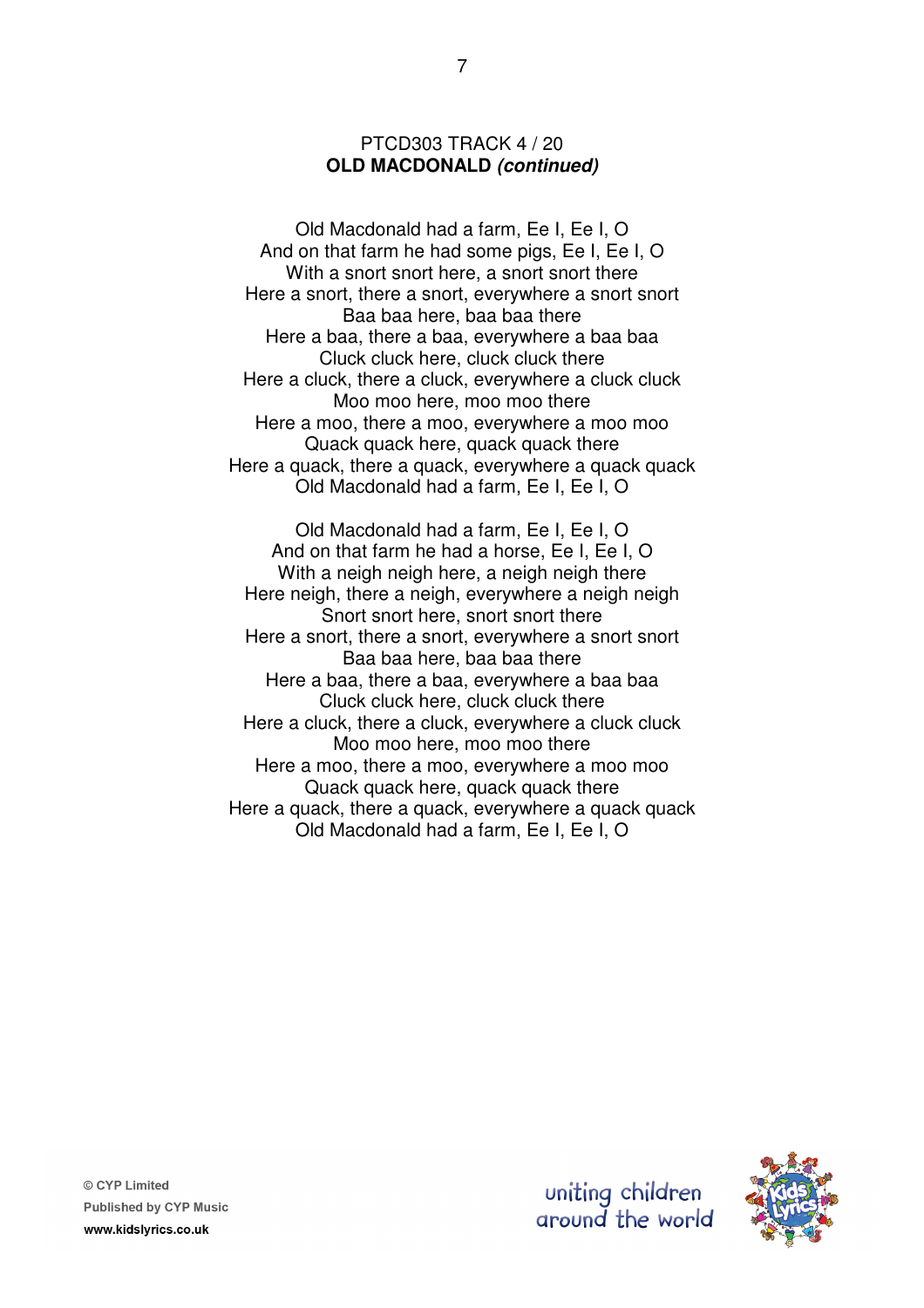# PTCD303 TRACK 5 / 20 **1 2 3 4 5**

8

One, two, three, four, five Once I caught a fish alive Six, seven, eight, nine, ten Then I let it go again Why did you let it go? Because it bit my finger so Really, which finger did it bite? This little finger on my right





© CYP Limited **Published by CYP Music** www.kidslyrics.co.uk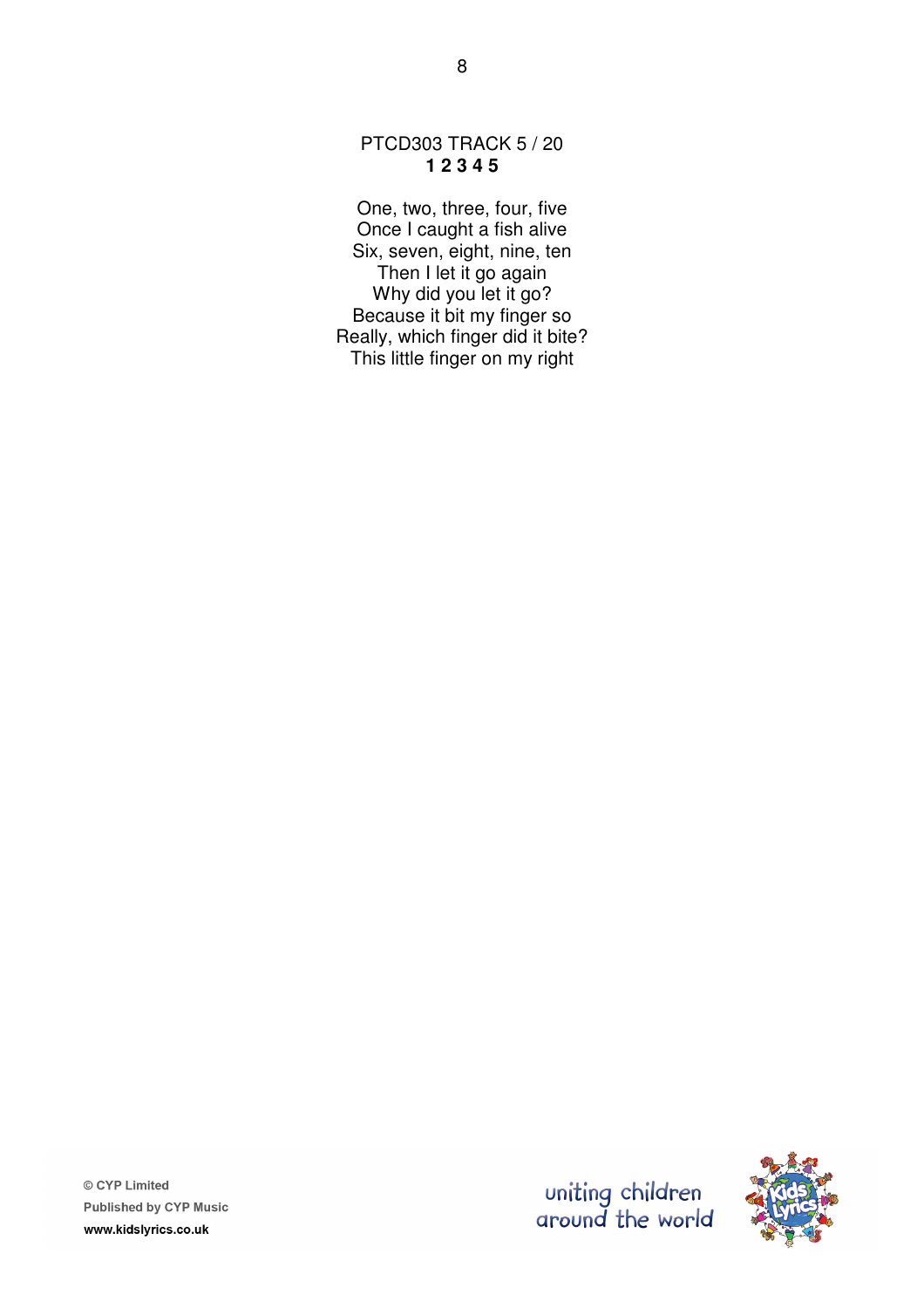#### PTCD303 TRACK 6 / 20 **WALKIES!**

Walkies, it's what every dog likes to do Walkies, it's what every dog likes to do Walkies, it's what everyone's dog likes to do

Walkies, a stroll in the park Walkies, a romp through the wood Walkies, on the lead at heel, like every good dog should

> Walkies, it's what every dog likes to do Walkies, it's what every dog likes to do Walkies, it's what everyone's dog likes to do

Walkies, fetching a stick Walkies, running after balls Walkies, just along the street sniffing all the garden walls

> Walkies, it's what every dog likes to do Walkies, it's what every dog likes to do Walkies, it's what everyone's dog likes to do



uniting children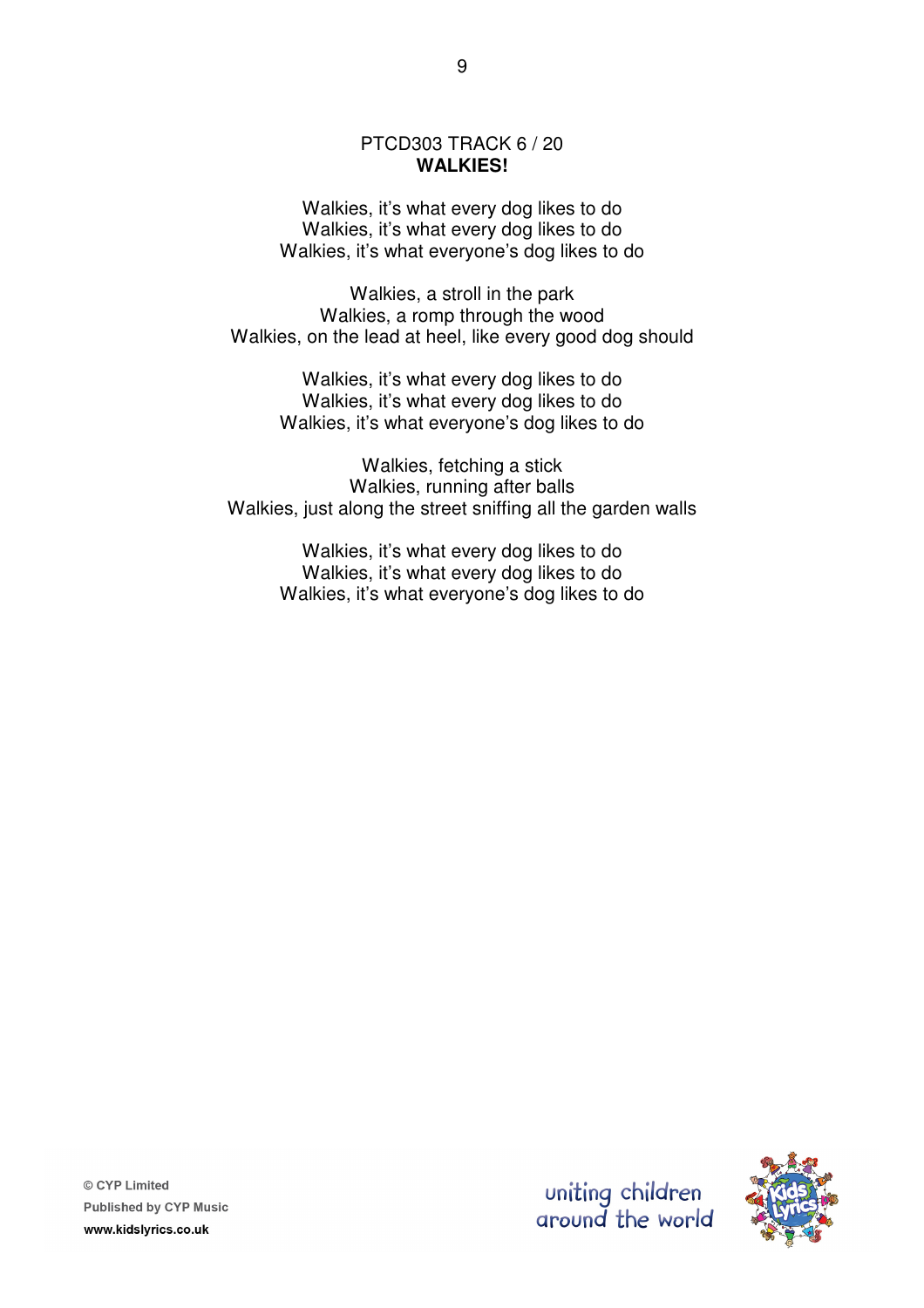# PTCD303 TRACK 7 / 20 **PUSSY CAT PUSSY CAT**

Pussy cat, pussy cat, where have you been I've been up to London, to visit the Queen

Pussy cat, pussy cat, what did you there? I frightened a little mouse, under a chair



uniting children<br>around the world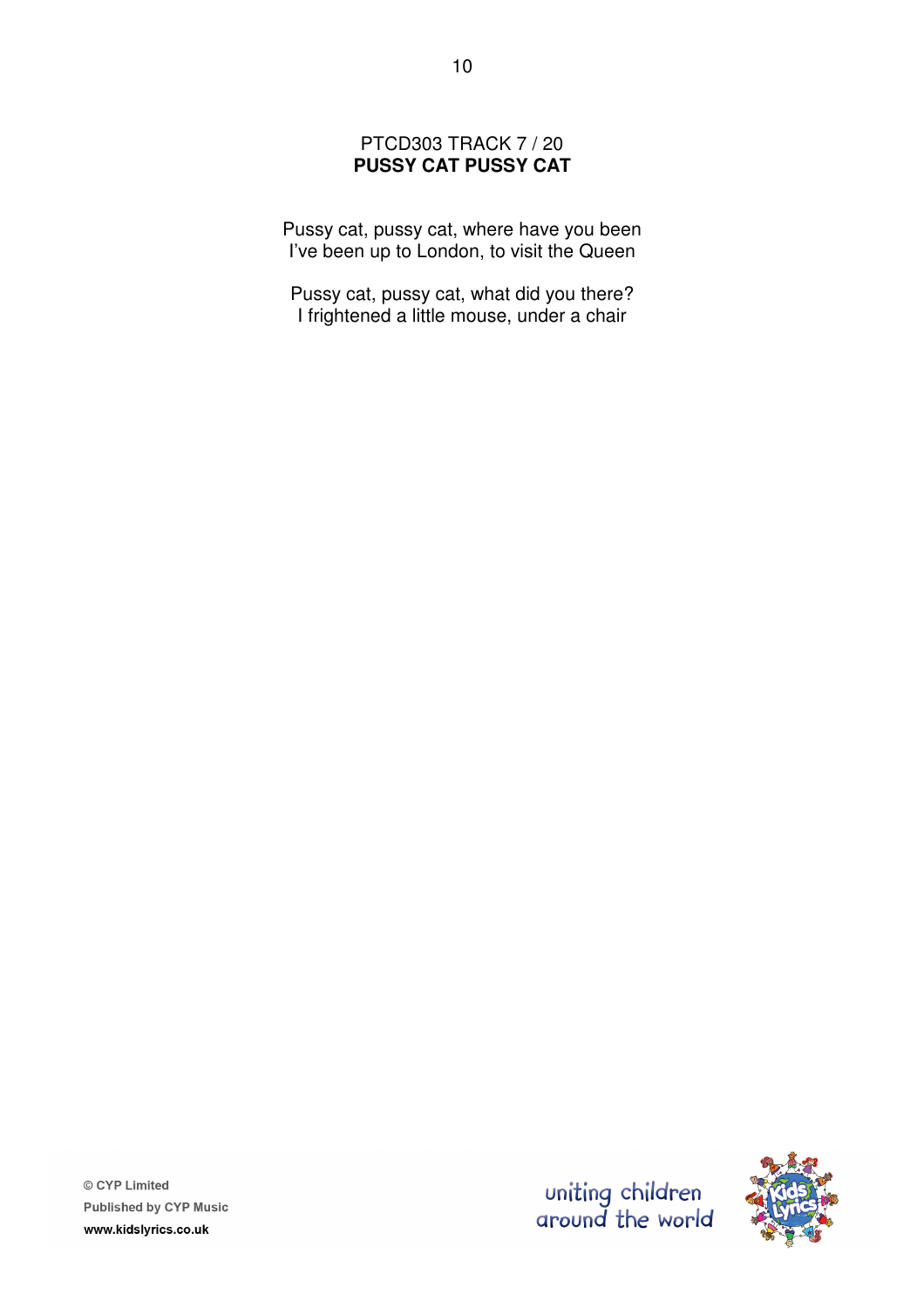# PTCD303 TRACK 8 / 20 **TROT LITTLE PONY**

Trot little pony this fine day We'll stop at the woods along the way There we can sit under the trees And listen to the gentle breeze

Trot little pony this fine day We'll stop at the sea along the way There we can sit on the sandy shore And listen to ocean roar

Trot little pony this fine day We'll stop on the hills along the way There we can sit near the fairy ring And listen to the little birds sing

Trot little pony this fine day We'll stop at the village along the way There we can sit in the busy square And listen to the church bells ringing there



uniting children

ground the world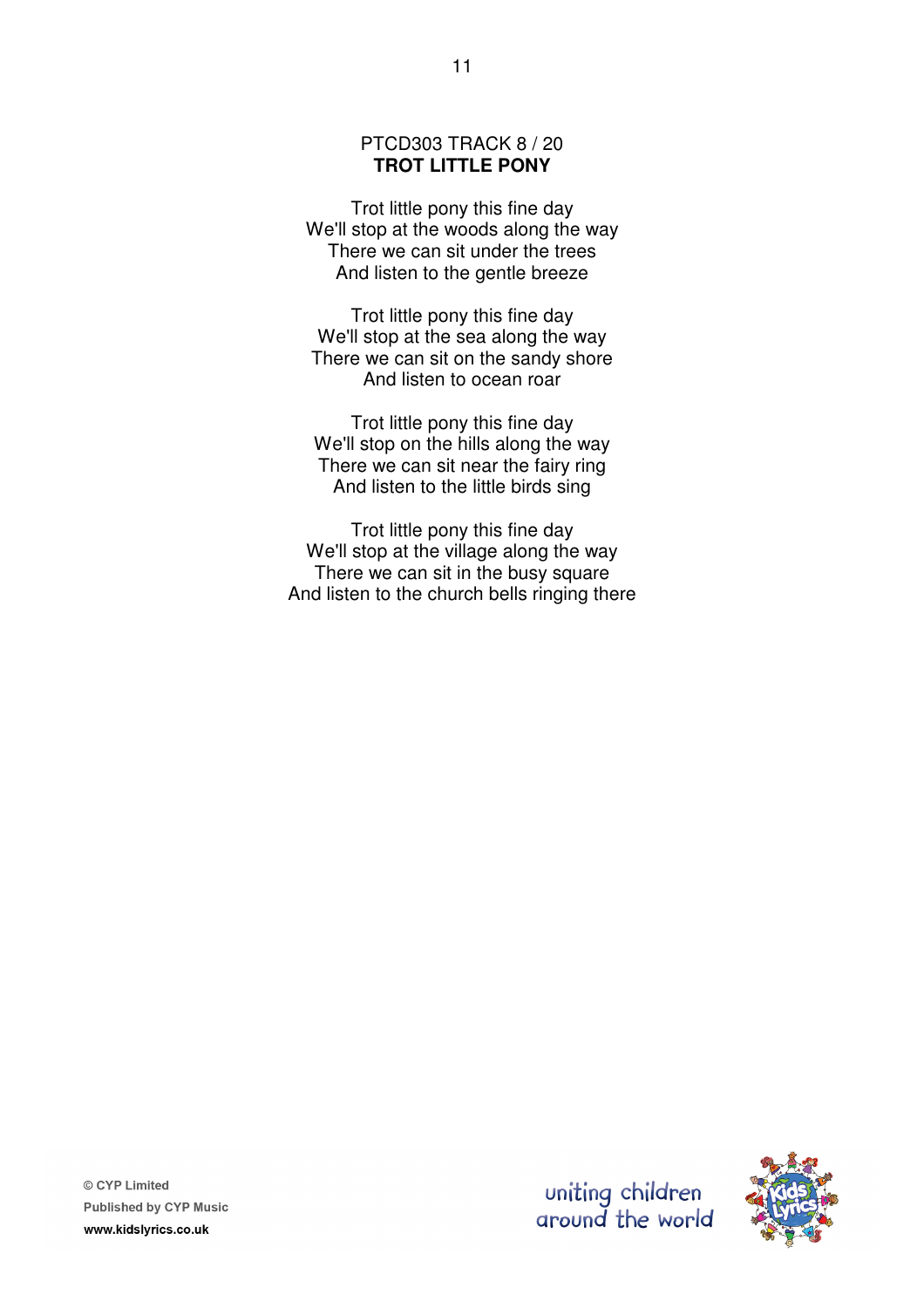# PTCD303 TRACK 9 / 20 **TWO LITTLE PARAKEETS**

Two little parakeets sitting in a tree One named Lucy, one named Marie Fly away Lucy, fly away Marie Come back Lucy, come back Marie

Two little tree frogs jumping in the air One named Becky, one named Blair Jump away Becky, jump away Blair Come back Becky, come back Blair

Two little bear cubs playing in a cave One named Debbie, one named Dave Roll away Debbie, roll away Dave Come back Debbie, come back Dave

Two Little chimpanzees swinging through the trees One called Laura one called Louise Swing away Laura, swing away Louise Come back Laura, come back Louise

> Two little crocodiles sitting on the bank One named Freddie, one named Frank Snap away Freddie, snap away Frank Come back Freddie, come back Frank

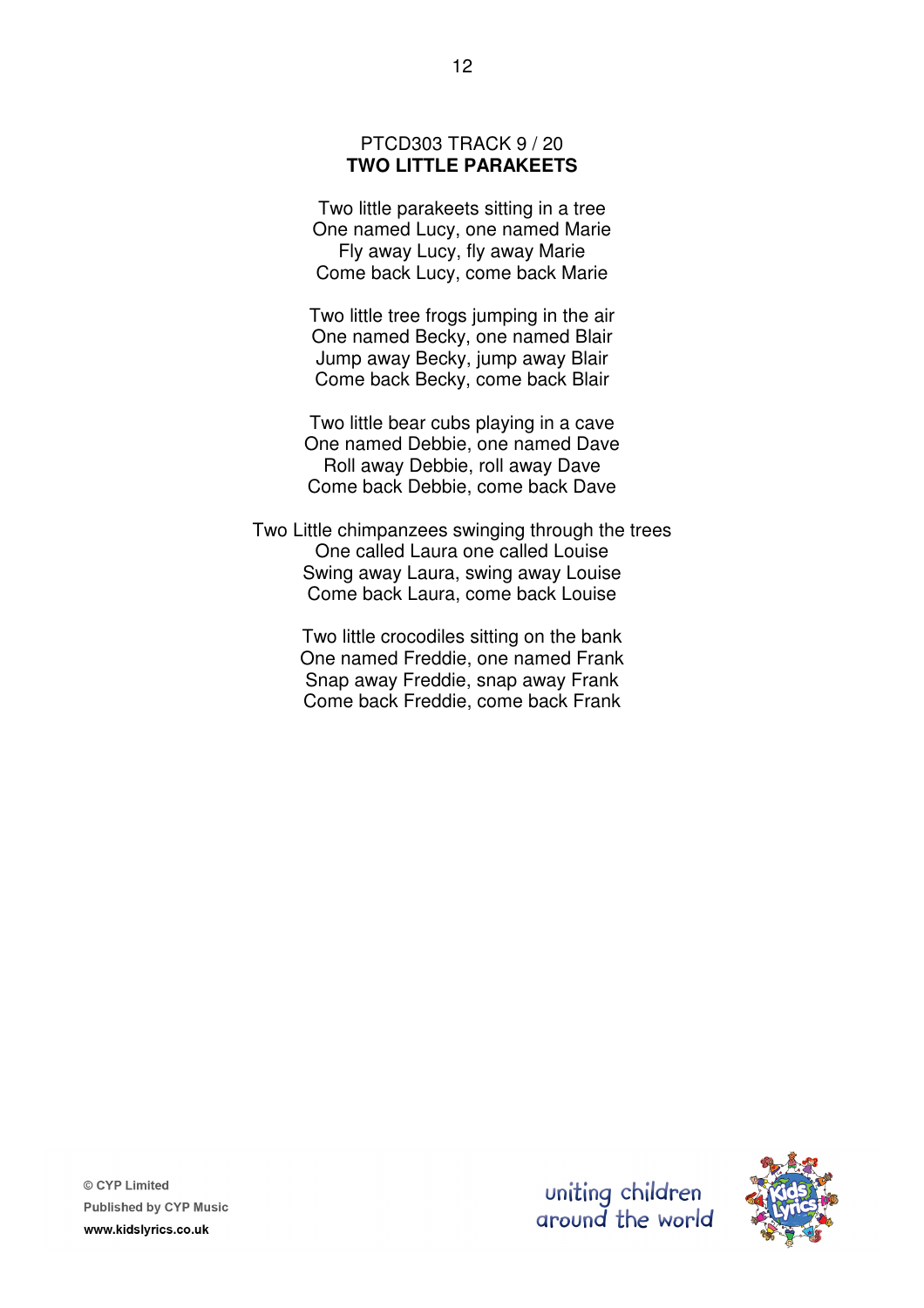# PTCD303 TRACK 10 / 20 **THE ANIMALS WENT IN TWO BY TWO**

The animals went in two by two, hoorah, hoorah The animals went in two by two, hoorah, hoorah The animals went in two by two, the elephant and the kangaroo And they all went into ark, for to get out of the rain

The animals went in three by three, hoorah, hoorah The animals went in three by three, hoorah, hoorah The animals went in three by three, the wasp, the ant and the bumblebee And they all went into ark, for to get out of the rain

The animals went in four by four, hoorah, hoorah The animals went in four by four, hoorah, hoorah The animals went in four by four, the big hippopotamus stuck in the door And they all went into ark, for to get out of the rain

The animals went in five by five, hoorah, hoorah The animals went in five by five, hoorah, hoorah The animals went in five by five, the penguins were trying to scuba dive And they all went into ark, for to get out of the rain

The animals went in six by six, hoorah, hoorah The animals went in six by six, hoorah, hoorah The animals went in six by six, the turned down the monkey because of his tricks And they all went into ark, for to get out of the rain

The animals went in seven by seven, hoorah, hoorah The animals went in seven by seven, hoorah, hoorah The animals went in seven by seven, the little pig thought he was going to heaven And they all went into ark, for to get out of the rain



© CYP Limited **Published by CYP Music** www.kidslyrics.co.uk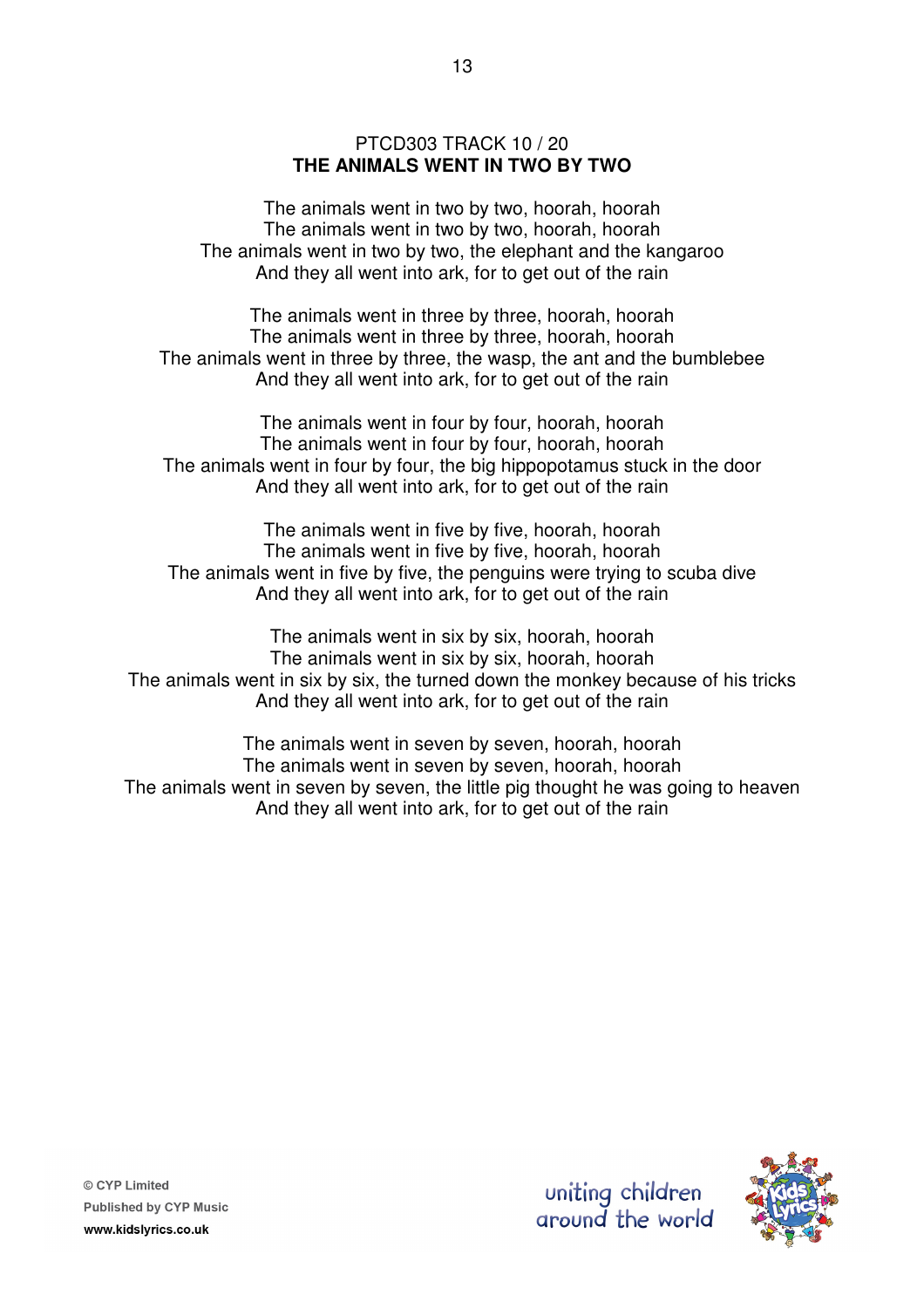# PTCD303 TRACK 11 / 20 **THE BEAR WENT OVER THE MOUNTAIN**

The bear went over the mountain The bear went over the mountain The bear went over the mountain To see what he could see

But all that he could see But all that he could see Was the other side of the mountain The other side of the mountain The other side of the mountain Was all that he could see

© CYP Limited **Published by CYP Music** www.kidslyrics.co.uk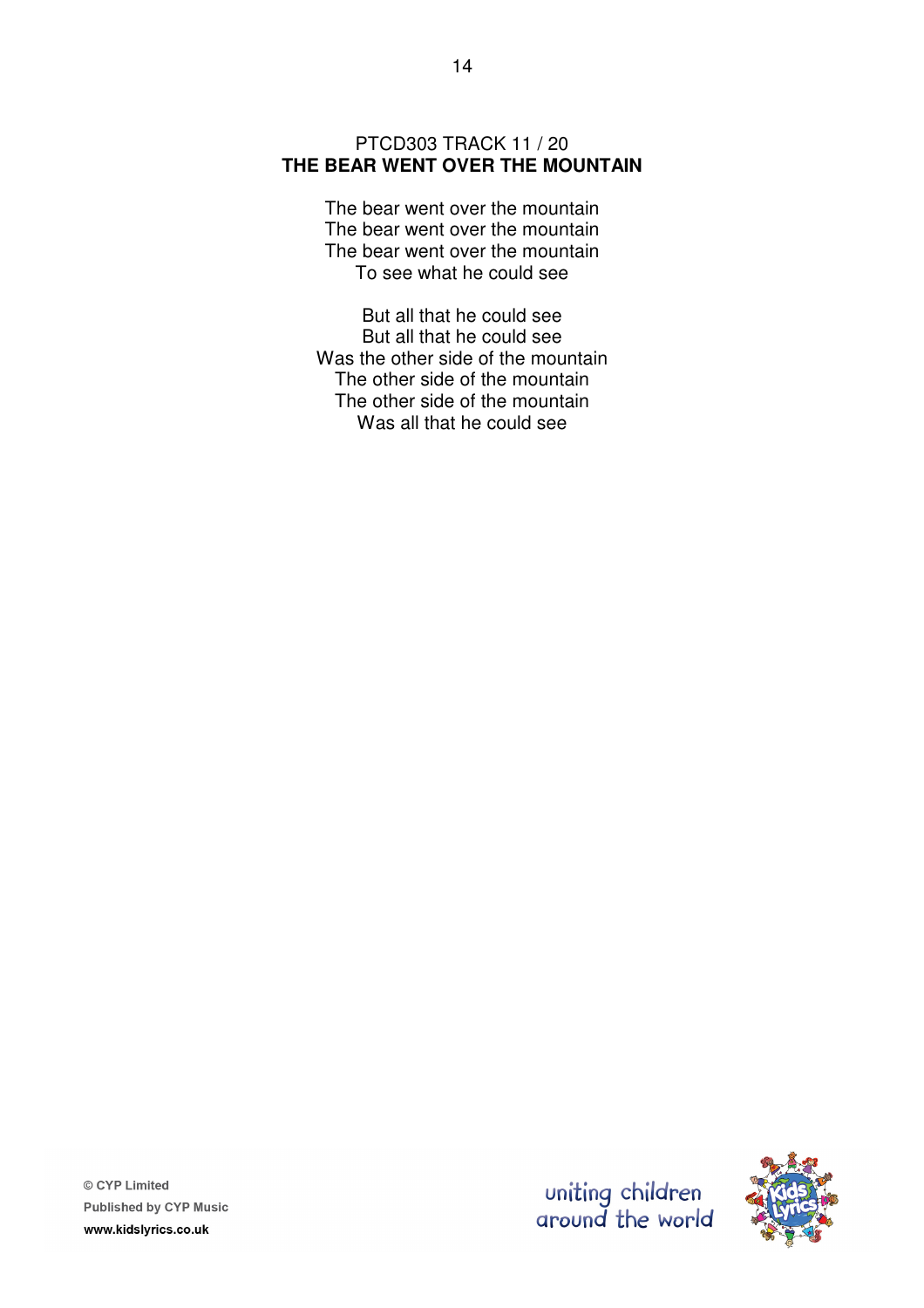#### PTCD303 TRACK 12 / 20 **CAT FLAP**

That cat's fat Mum said one day The way he eats and sleeps all day If he carries on like that much more He'll have trouble fitting through the door I said the cat's not fat, he's just fluffy It's just his fur that's making him look puffy But I have to admit that mum was right He tried to get through the cat flap and now he's stuck tight

Oh dear the cat's in a flap, the cat's in a spin He can't get out and he can't get in He's stuck in the middle with his head peeping through Whatever are we going to do?

> Some cats are slim and sleek Some cats do and dare Other cats are mild and meek And up until now, my cat hadn't a care!

Oh dear the cat's in a flap, the cat's in a spin He can't get out and he can't get in He's stuck in the middle with his head peeping through Whatever are we going to do? Oh dear the cat's in a flap, the cat's in a spin He can't get out and he can't get in He's stuck in the middle with his head peeping through Whatever are we going to… Whatever are we going to… Whatever are we going to do?

© CYP Limited **Published by CYP Music** www.kidslyrics.co.uk

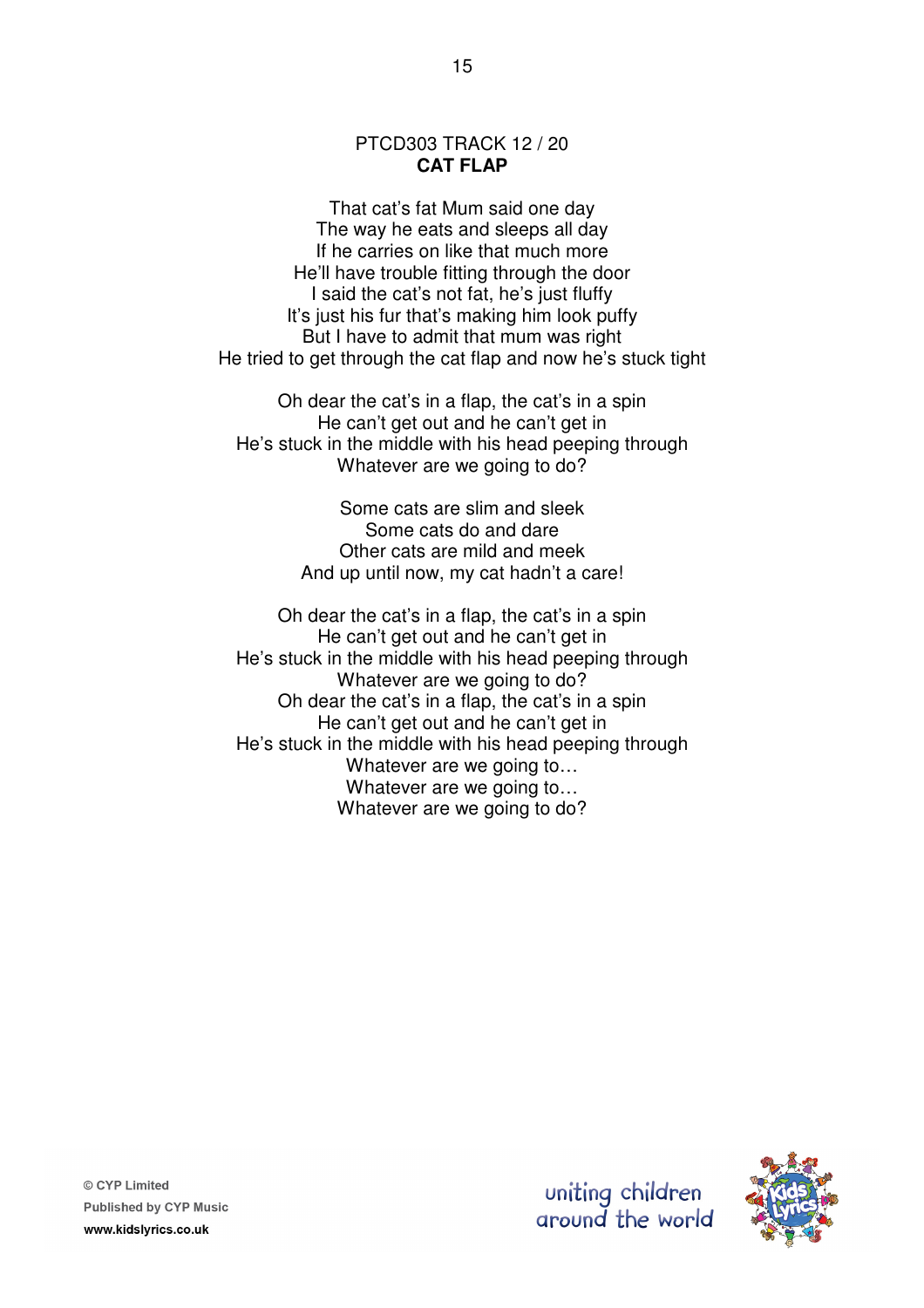# PTCD303 TRACK 13 / 20 **THREE BLIND MICE**

Three blind mice, three blind mice See how they run, see how they run They all ran after the farmer's wife Who cut off their tails with a carving knife Did you ever see such a thing in your life as three blind mice

© CYP Limited **Published by CYP Music** www.kidslyrics.co.uk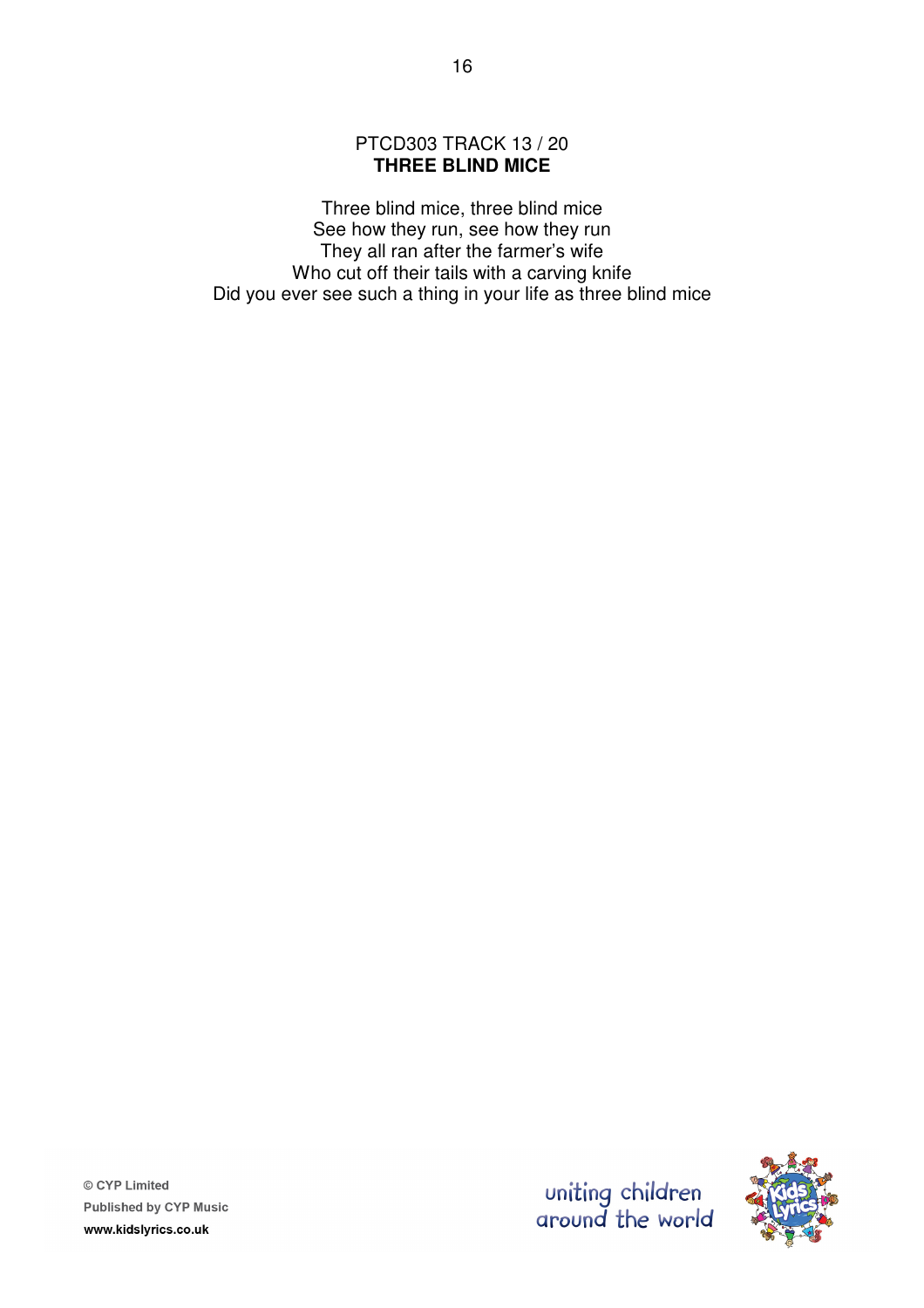# PTCD303 TRACK 14 / 20 **LITTLE BO PEEP**

Little Bo Peep has lost her sheep and doesn't know where to find them Leave them alone and they'll come home, bringing their tails behind them

Little Bo Peep fell fast asleep and dreamt she heard them bleating But when she awoke, she found it a joke, for they were still a-fleeting

Then up she took her little crook, determined for to find them She found them indeed, but it made her heart bleed, for they'd left their tails behind them

> It happened one day as Bo Peep did stray into a meadow hard by There she espied, their tails side by side, all hung on a tree to dry

She heaved a sigh and wiped her eye and over the hillocks went rambling And tried what she could, as a shepherdess should, to tack again each to it's lambkin

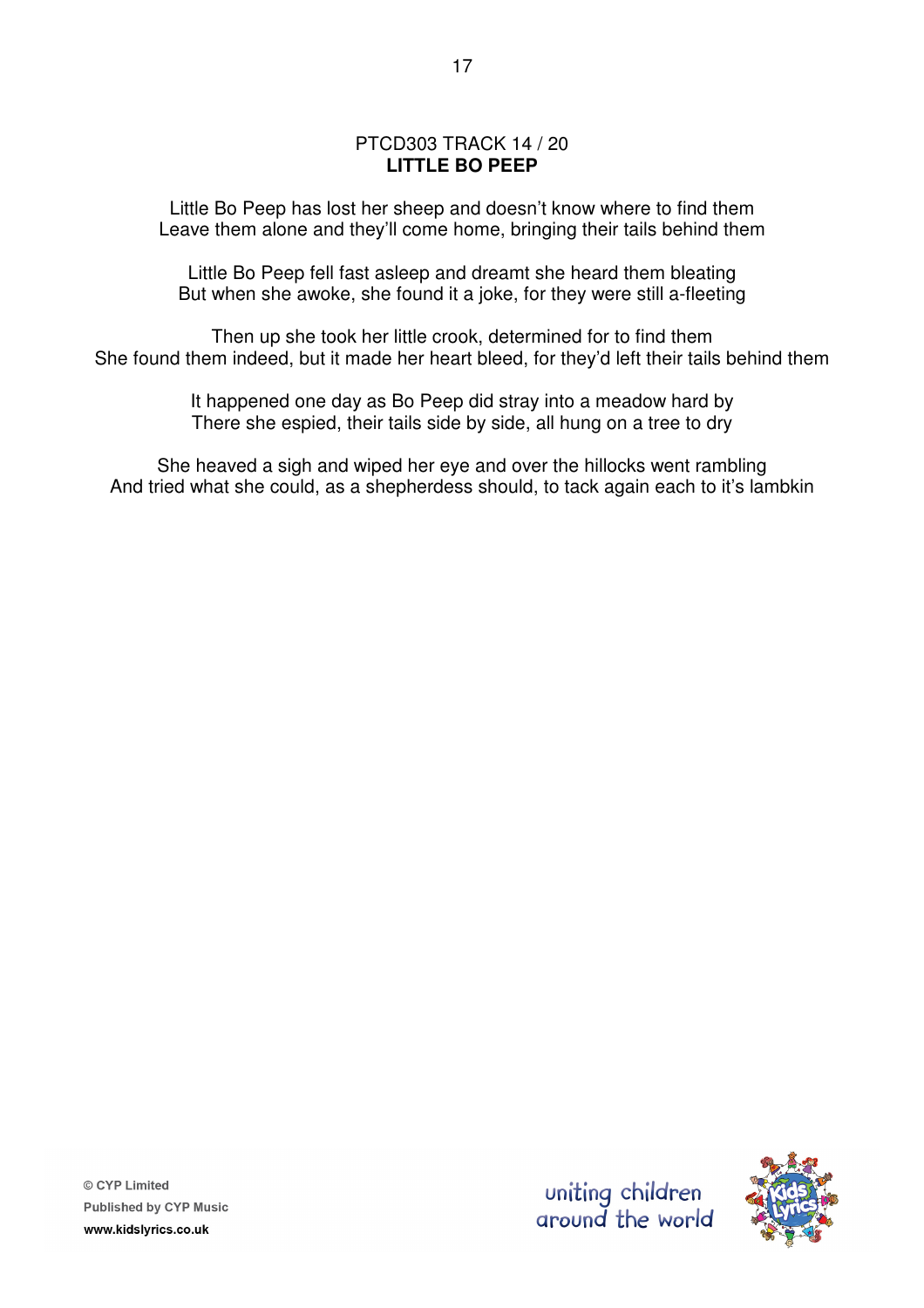# PTCD303 TRACK 15 / 20 **ONE GIRAFFE**

One giraffe in high-heeled shoes Two elephants in ballet tutu's Three slender swans with golden crowns Four kangaroos in dressing gowns Went for a walk with five tabby cats Wearing scarves and woolly hats

One giraffe in high-heeled shoes Two elephants in ballet tutu's Three slender swans with golden crowns Four kangaroos in dressing gowns Went for a walk with five tabby cats Wearing scarves and woolly hats

Then suddenly, it began to rain And so they all went home again

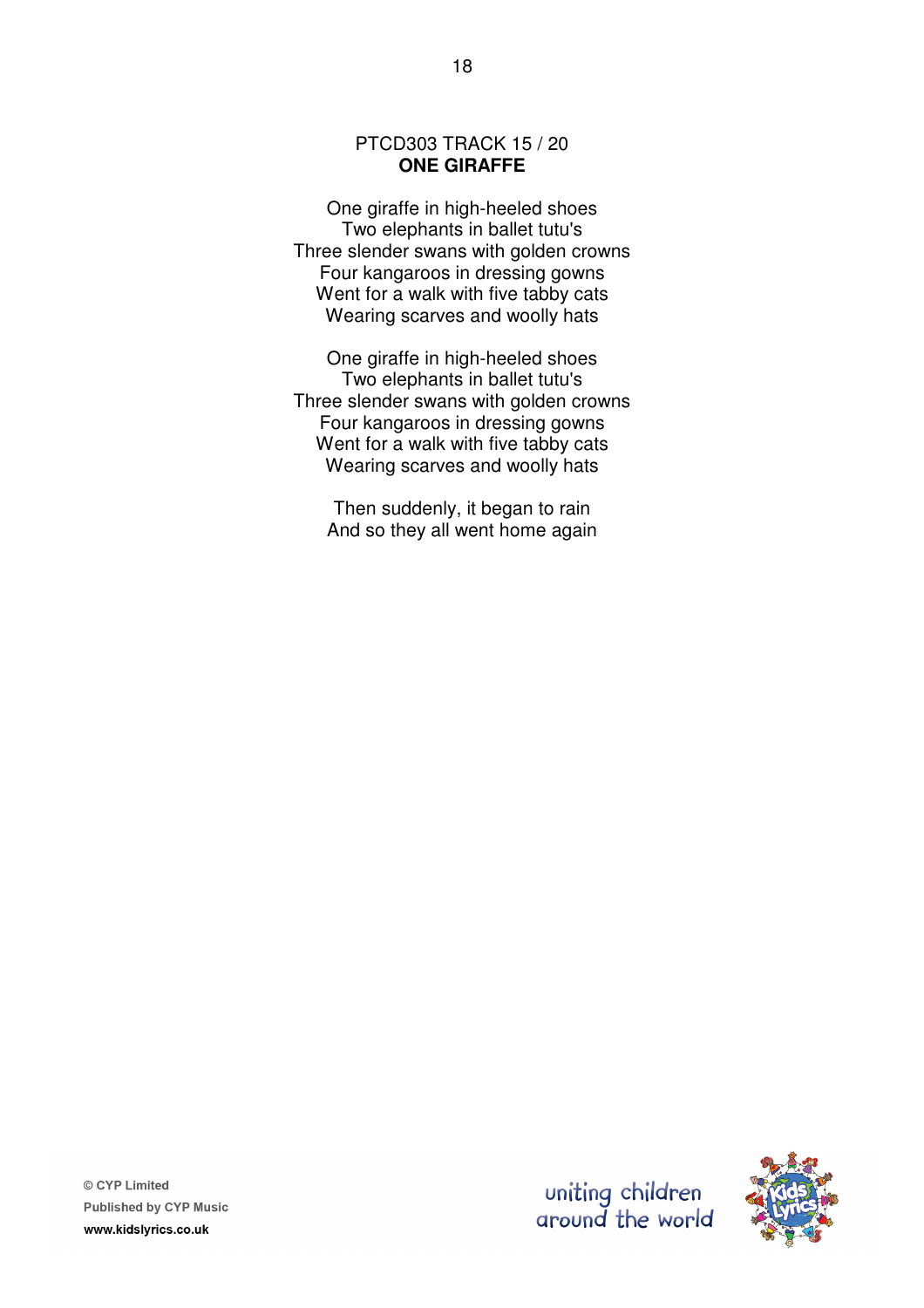PTCD303 TRACK 16 / 20 **DING DONG BELL** 

Ding, dong bell Pussy's in the well Who put him in? Little Johnny thin Who pulled him out? Little Tommy stout What a naughty boy was that To drown poor pussycat? Who never did him harm And killed all the mice in his father's barn



© CYP Limited **Published by CYP Music** www.kidslyrics.co.uk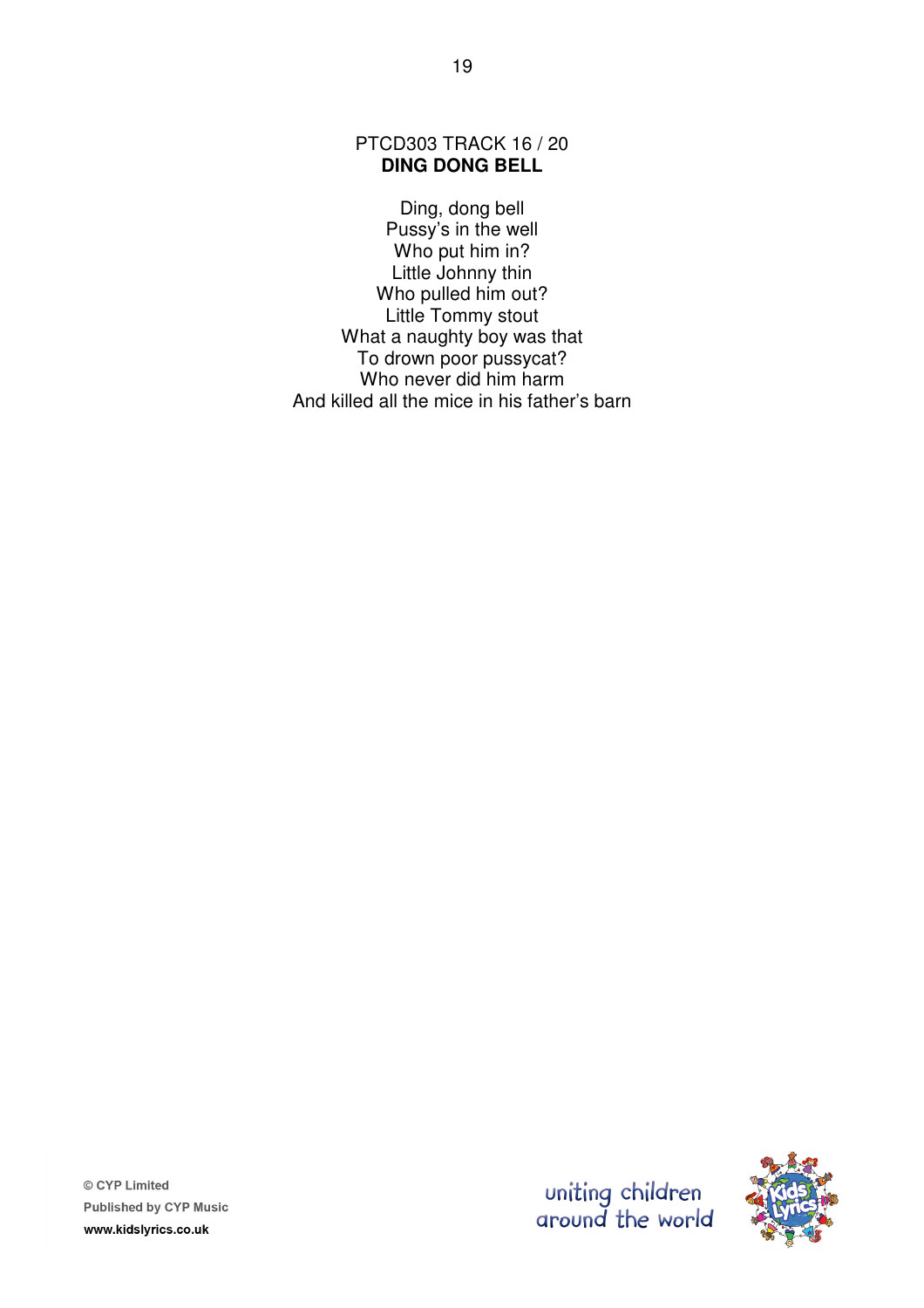# PTCD303 TRACK 17 / 20 **MARY HAD A LITTLE LAMB**

Mary had a little lamb, little lamb, little lamb Mary had a little lamb, its fleece was white as snow

And everywhere that Mary went, Mary went, Mary went Everywhere that Mary went the lamb was sure to go

It followed her to school one day, school one day, school one day It followed her to school one day that was against the rule

It made the children laugh and play, laugh and play, laugh and play It made the children laugh and play to see the lamb at school

Why does the lamb love Mary so, Mary so, Mary so? Why does the lamb love Mary so the eager children cry? Why Mary loves the lamb you know the teacher did reply

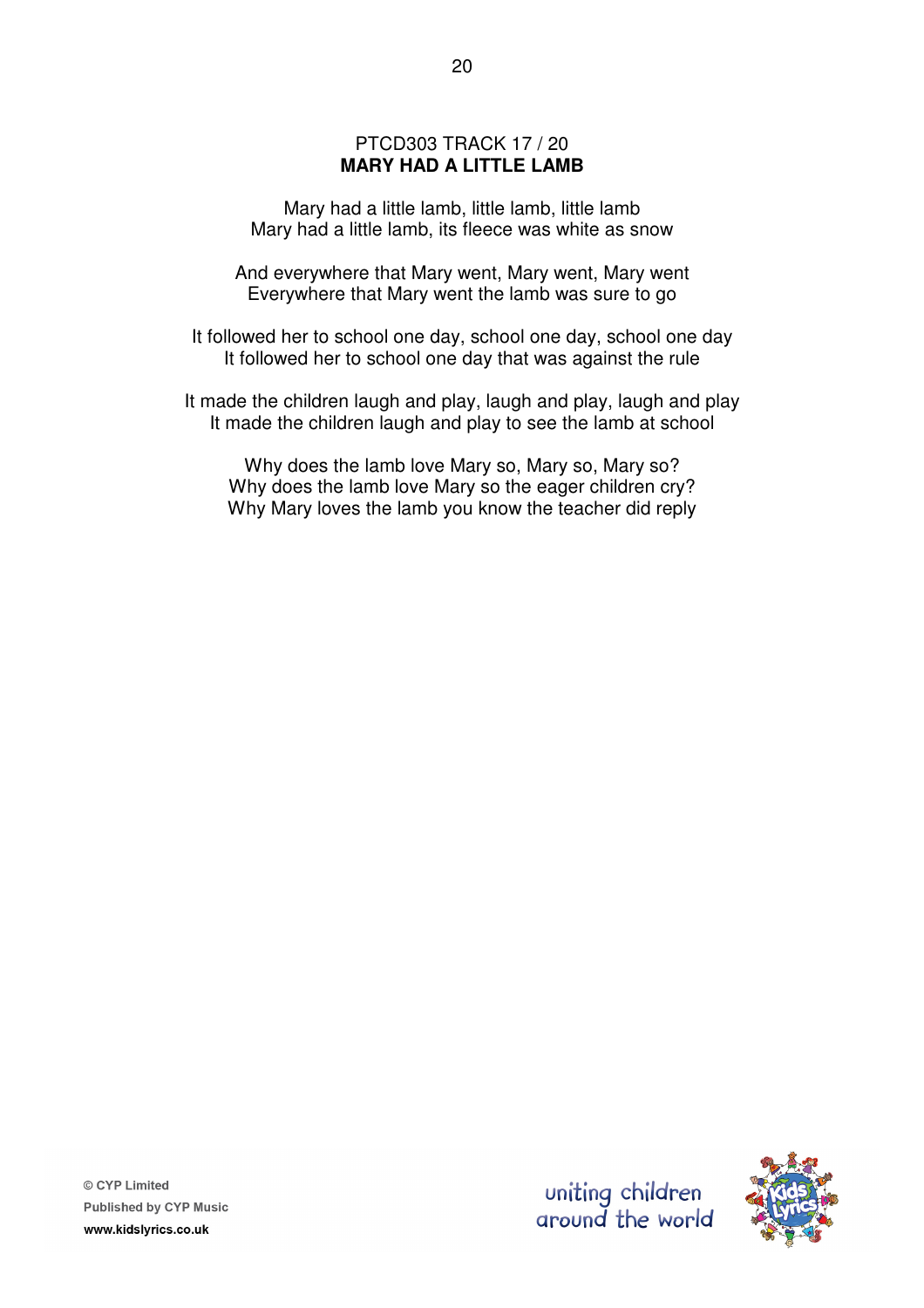# PTCD303 TRACK 18 / 20 **HARK HARK THE DOGS DO BARK**

Hark, hark the dogs do bark The beggars are coming to town

Hark, hark the dogs do bark The beggars are coming to town

Some in rags, and some in jags And one in a velvet gown!

Hark, hark the dogs do bark The beggars are coming to town

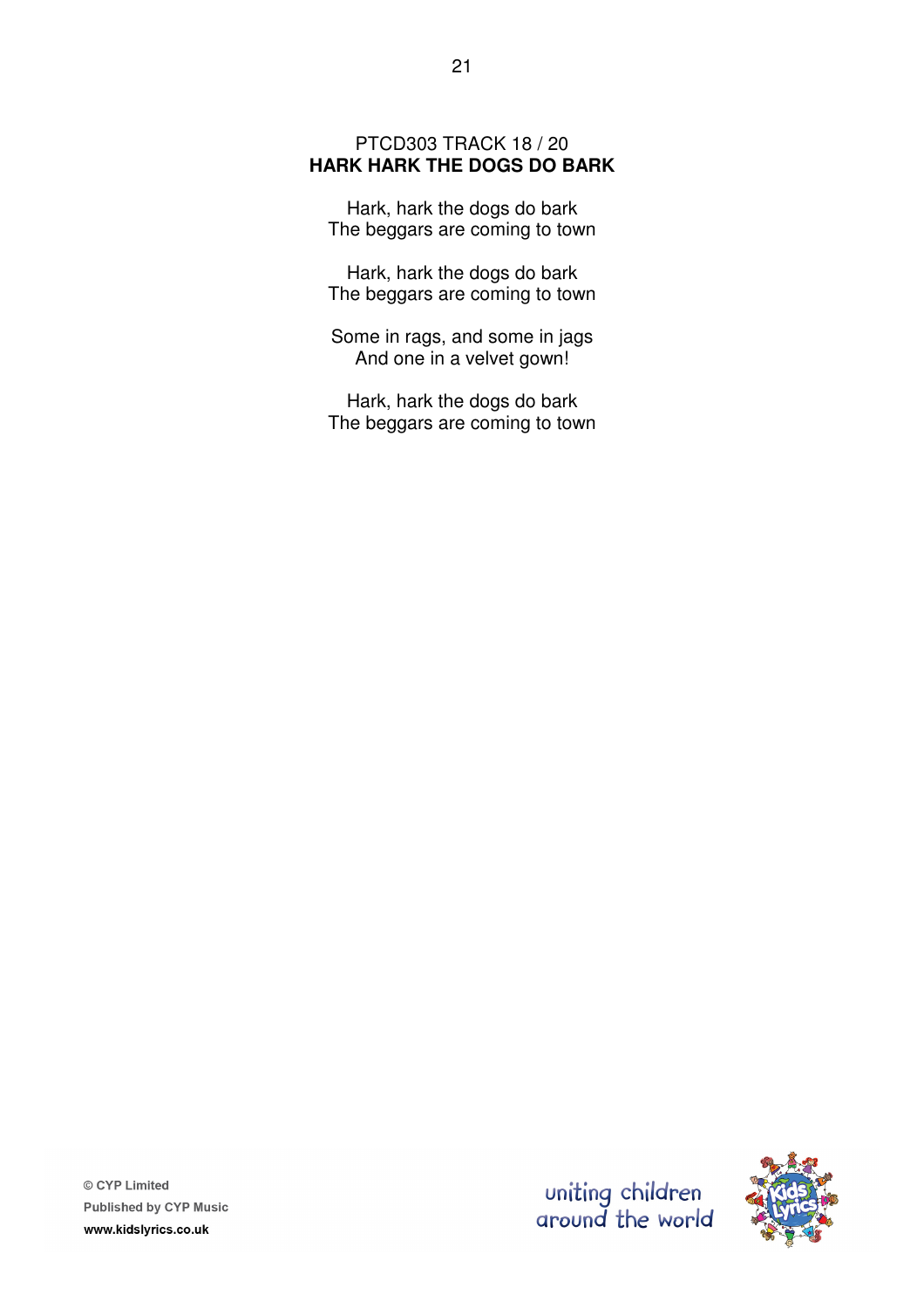# PTCD303 TRACK 19 / 20 **I LOVE LITTLE PUSSY**

I love little pussy her coat is so warm And if I don't hurt her she'll do me no harm Meow, meow, meow

So I'll not pull her tail, nor drive her away But pussy and very gently will play Meow, meow, meow



uniting children<br>around the world